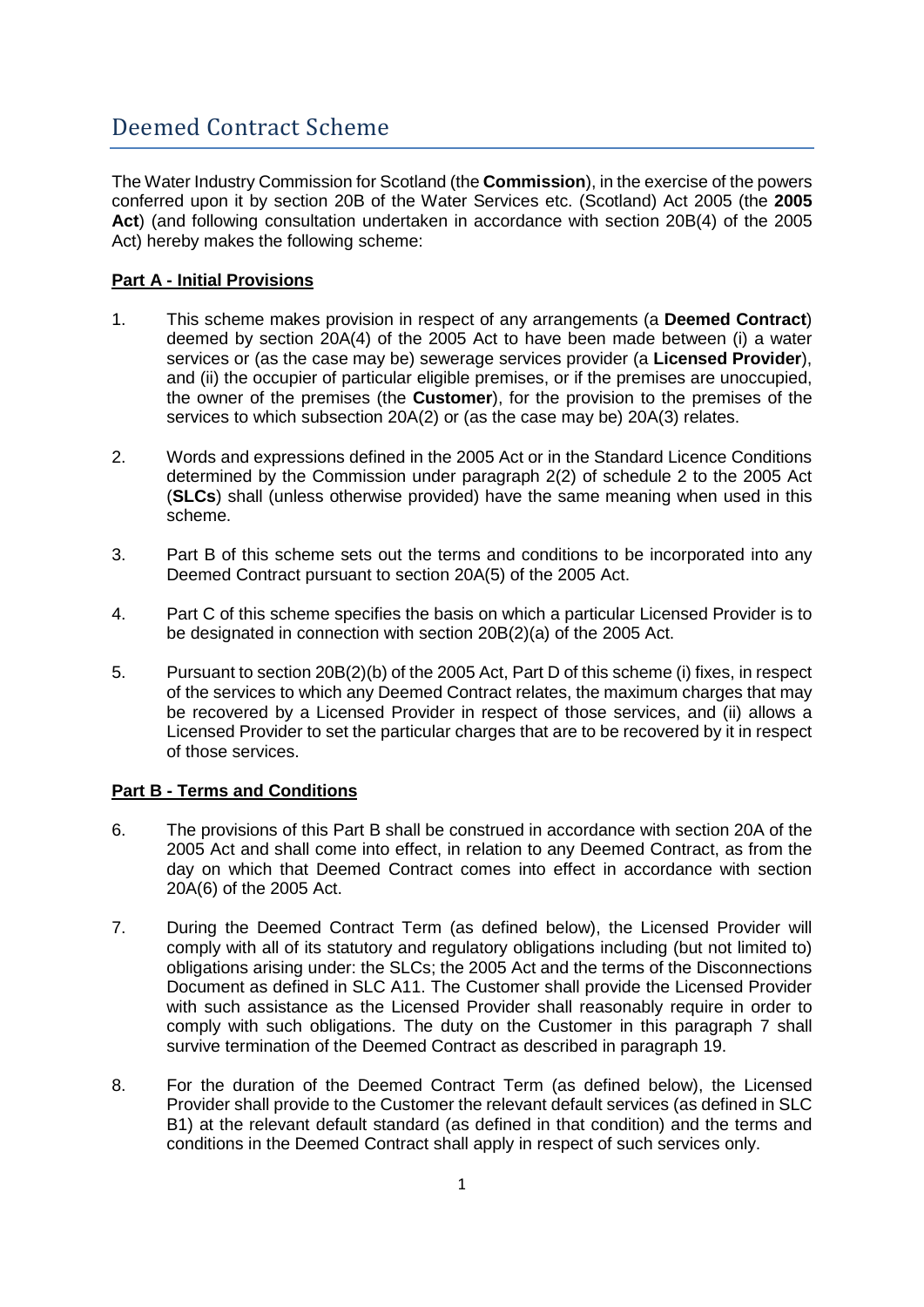- 9. The Licensed Provider shall have no liability to the Customer in respect of, or arising from, the provision of (or any failure or deficiency in the provision of) water services or (as the case may be) sewerage services at any time other than during the Deemed Contract Term (as defined below).
- 10. The Customer shall pay the Licensed Provider (i) the charges fixed by the Licensed Provider for the default services provided by it during the Deemed Contract Term (as defined below), providing such charges are fixed in accordance with paragraph 20 below, and (ii) any applicable Value Added Tax ("VAT", which includes any tax in substitution therefor) in accordance with paragraph 21.
- 11. The Licensed Provider shall elect to invoice the Customer for the charges (and any applicable VAT) due for the services provided by it during the Deemed Contract Term (as defined below) either (i) in arrears, or (ii) in advance.
- 12. Where the Licenced Provider has elected to invoice the Customer in arrears, (i) the Licensed Provider shall issue the Customer with its first invoice no later than ten weeks following the **Relevant Day**, being either (a) the Applicable Day (as defined below), or (b) the day the Licensed Provider is notified of a change of occupancy or ownership in respect of the premises, (ii) the Licensed Provider shall invoice the Customer no less than two times per annum, and (iii) the Customer shall pay the charges (and any applicable VAT) within the period (being no less than twenty one days) specified in the relevant invoice.
- 13. Where the Licenced Provider has elected to invoice the Customer in advance, (i) the Licensed Provider shall issue the Customer with its first invoice (a) where the Relevant Day falls on or before the date which is nineteen Business Days prior to the start of the first calendar month following the Relevant Day (**Month X**), no later than fourteen Business Days prior to the start of Month X, or (b) where the Relevant Day falls after the date which is nineteen Business Days prior to the start of Month X, no later than fourteen Business Days prior to the start of the subsequent calendar month following Month X), (ii) the Licensed Provider shall invoice the Customer no less than twelve times per annum (except where the Relevant Day falls after the date which is nineteen Business Days prior to the start of Month X, in which case during the first twelve month period of the Deemed Contract Term (as defined below) the Licensed Provider shall invoice the Customer no less than eleven times), and (iii) the Customer shall pay the charges (and any applicable VAT) within the period (being no less than ten Business Days) specified in the relevant invoice. A **Business Day** is any day other than a Saturday or Sunday or a bank holiday in Scotland under the Banking and Financial Dealings Act 1971.
- 14. Where the actual usage of the Customer is not known by the Licenced Provider at the time an invoice is raised, the Licensed Provider shall determine the charges (and any applicable VAT) to be included on each invoice based on its reasonable estimate of the services the Customer will use and/or has used in the period covered by the invoice, subject always to paragraph 10.
- 15. Each invoice issued by the Licensed Provider shall include a statement which (i) identifies that the arrangement between the parties is governed by the Deemed Contract, and (ii) advises that the Customer may contact the Licensed Provider to positively agree an alternative arrangement for the provision of water services or (as the case may be) sewerage services.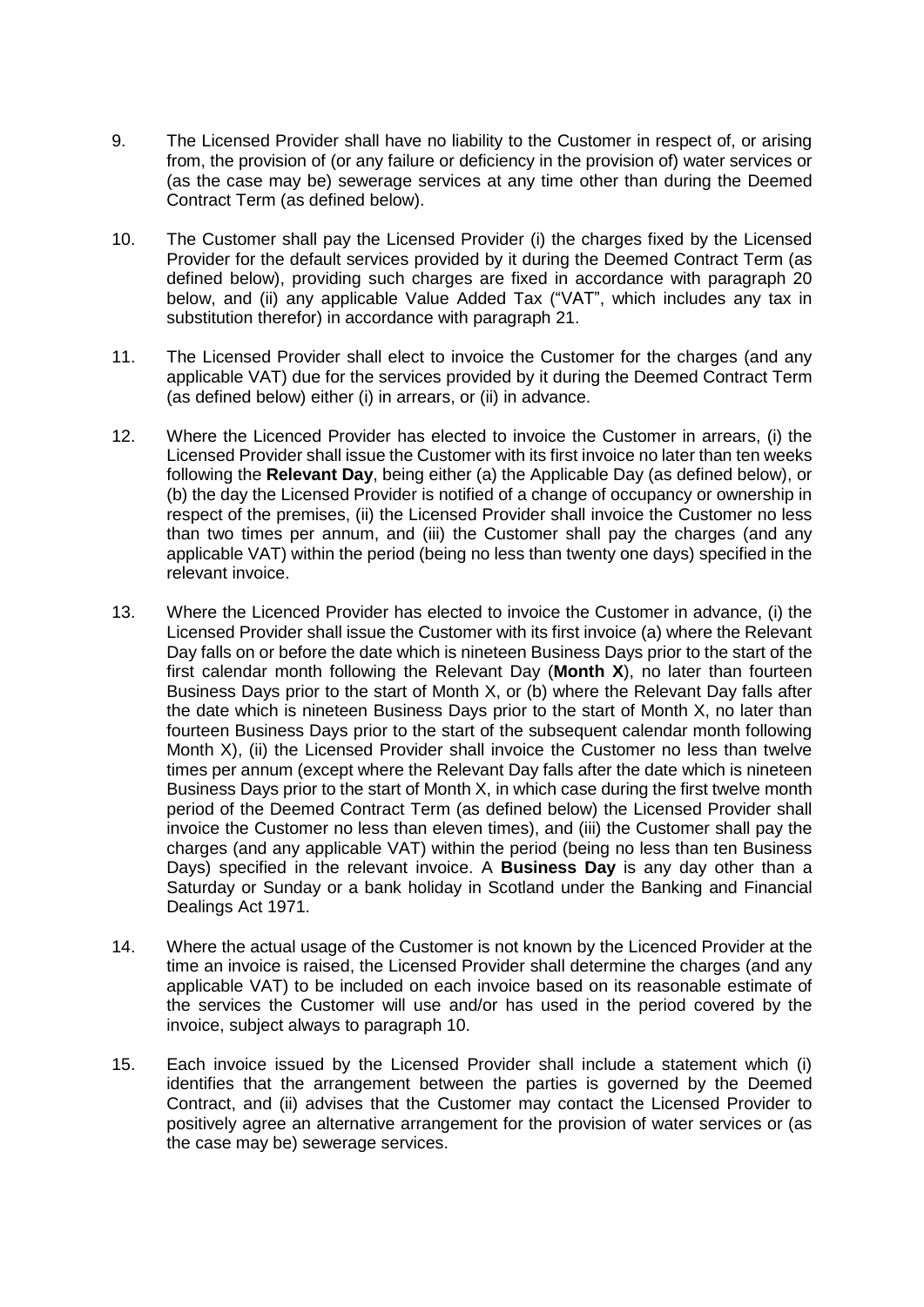16. The Deemed Contract and any dispute or claim arising out of or in connection with the Deemed Contract or its subject matter or formation (including non-contractual disputes or claims) shall be governed by and construed in accordance with the laws of Scotland.

## **Part C - Designation of Licensed Provider**

- 17. The party who shall be designated as the Licensed Provider in respect of a Deemed Contract with a particular Customer shall be the water or (as the case may be) sewerage services provider (i) to whom the supply point in respect of that Customer's premises has been allocated, in the circumstances specified by or under the Market Code, by or at the instance of the Central Market Agency, or (ii) who is registered in the supply point register as being the water services or (as the case may be) sewerage services provider for the supply point in respect of that Customer's premises on the day the Customer acquired the premises. For the avoidance of doubt, for the purpose of this paragraph 17, (a) "acquired" by an occupier shall mean where an occupier takes occupation of a premises or where an occupied premises which was previously disconnected is reconnected, and (b) "acquired" by an owner shall mean where an owner takes ownership of a vacant premises, or where a premises which the owner already owns becomes vacant by virtue of an occupier ending their occupation of such premises where no new occupier takes occupation or where a vacant premises which was previously disconnected is reconnected. The **Applicable Day** is the later of (i) the day the supply point was so allocated to the Licensed Provider or the day the Customer acquired the premises (as relevant), and (ii) the day the Deemed Contract came into effect in accordance with section 20A(6) of the 2005 Act.
- 18. Any arrangement whereby the Licensed Provider has been providing designated services to the Customer pursuant to paragraphs 7 and 8 of SLC B1 in respect of a supply point shall cease to have effect on the Applicable Day relevant to such supply point (the **SLC Agreement End Date**). This paragraph 18 is without prejudice to any rights, remedies, obligations or liabilities that the Licensed Provider and/or the Customer have accrued up to the SLC Agreement End Date.
- 19. The Deemed Contract between the Customer and the Licensed Provider identified in accordance with paragraph 17 above shall terminate on the day (i) such Licensed Provider ceases to be registered in the supply point register as being the water services or (as the case may be) sewerage services provider for the supply point in respect of that Customer's premises (referred to in the market code as the "Registration End Date"), (ii) the Customer's occupancy or ownership (as the case may be) in the premises ceases, (iii) an occupier takes occupation of the vacant premises which is the subject of the Deemed Contract, where the Customer for the purpose of the Deemed Contract is the owner of the vacant premises, (iv) the Customer positively agrees an alternative arrangement with a licensed provider with regards to the provision of water or (as the case may be) sewerage services to the premises, or (v) the water or (as the case may be) sewerage services provided to the premises are permanently disconnected in accordance with the Disconnections' Document as defined in SLC A11 (the **Termination Date**).

### **Part D - Fixing of Charges**

20. A Licensed Provider shall be entitled to fix charges for the provision of the services to which the Deemed Contract relates, and demand and recover such charges, providing such charges (i) do not exceed the default maximum tariff (as defined in SLC B1), (ii) are exclusive of VAT, and (iii) are notified by the Licensed Provider to the Customer prior to or on the date of issue of the first invoice in accordance with paragraph 12 or paragraph 13 above (as relevant). Such notice shall be in a document which is